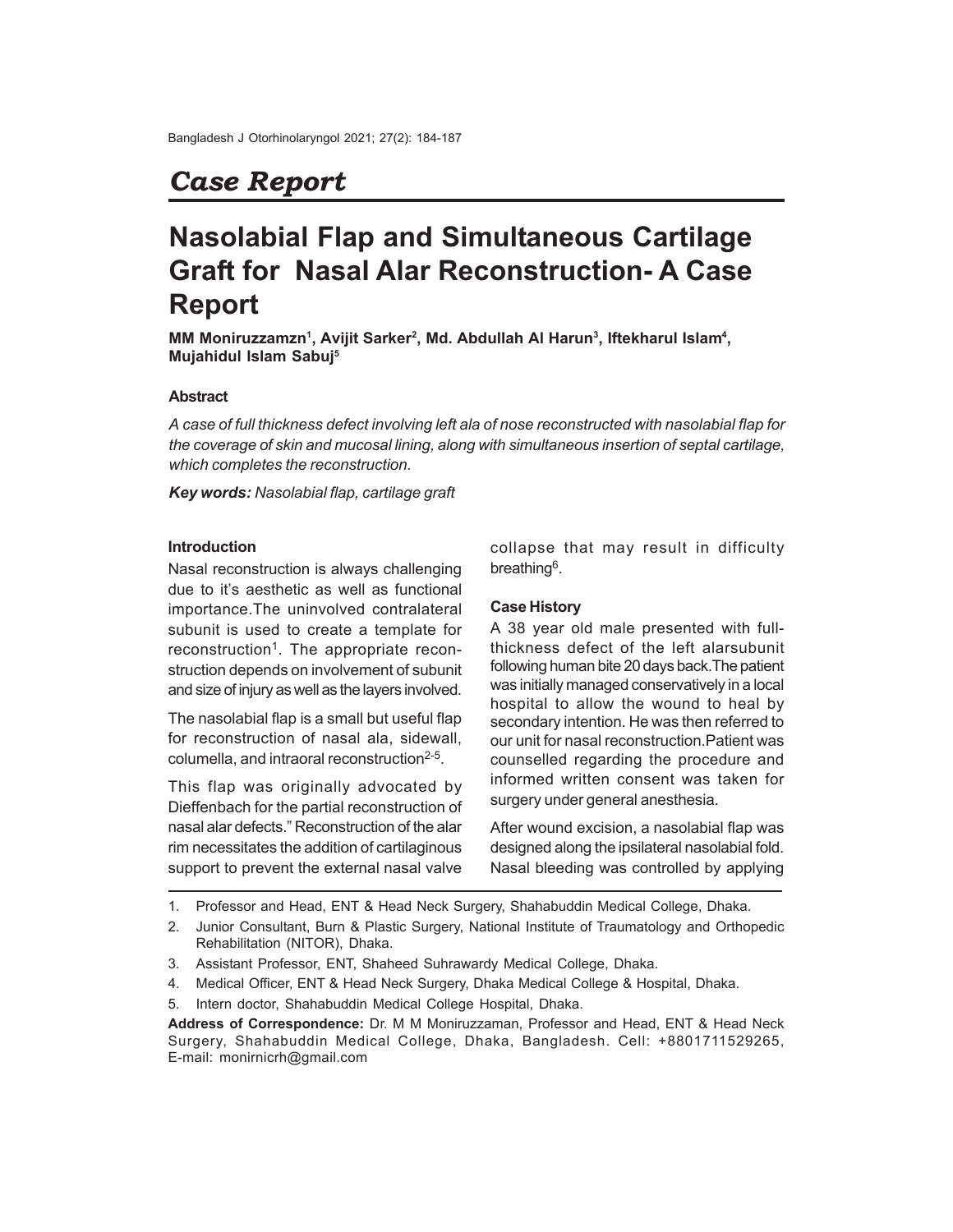#### Bangladesh J Otorhinolaryngol Vol. 27, No. 2, October 2021

pressure and bipolar electrocautery. A template was made for the missing cartilage. Submucosal resection was per- formed to obtain septal cartilage according to the measurement of the template. After harvesting, cartilage was preserved in a saline soaked gauze. The nasolabial flap was harvested from distal to proximal manner as previously outlined. Viability of the flap was checked at distal margin. The lateral aspect of cheek was under- mined and the donor site was closed primarily. The cartilage was trimmed to fit into the defect and fixed with 5- 0 prolene. The distal portion of the nasolabial flap was thinned by excising fat and subcutaneous tissues and folded on itself to form the lining of the newly reconstructed ala. The tip of the flap was sutured to nasal mucosa with interrupted suture using 5-0 vicryl. Lateral edges of the flap was sutured to outer skin using 6-0 prolene. A nasal tube was applied on affected side and fixed to base of columela to maintain the nasal opening. Dressing done with petroleum impregnated gauze. Flap monitoring was done daily and check dressing performed on 3rd postoperative day. Patient was discharged after the initial dressing and advised to follow up after 21<sup>st</sup> postoperative day for flap division and final inset.

On division and inset, the pedicle was excised sharply and the donor site was closed primarily with remaining portion of flap base.The flap inset with nasal skin was done using 6-0 prolene by interrupted suture. (Fig.1)

#### **Discussion**

Full thickness defects in nasal ala and soft triangles bears a considerable challenge in reconstruction. Several methods of possible reconstruction includes chondrocutaneous graft, simultaneous cartilage graft and local or distant flap coverage, composite free flaps from the helical root<sup>7</sup>.

A chondrocutaneous composite graft can be used reliably for full-thickness defects of the alar rim up to 1.5 cm. The graft naturally retracts over time and thus while designing the graft it is preferable to take 10-20% larger than the defect size to get a more natural result<sup>8</sup>.



Figure 1.(a) Full thickness defect involving left ala of nose. (b) Defect reconstructed by nasolabial flap and cartilage graft, donor area closed primarily. (c) Postoperative view at 3 weeks(d) After flap division and final flap inset.

A composite chondrocutaneous graft initially survives on plasma imbibition from bed. Inosculation occurs after 3 days and angiogenesis occurs after approximately 5 days when the new blood vessels grow into the graft. Because of the poor nutrient supply and the higher metabolicdemand of composite grafts, the metabolic needs of the graft has to be reduced immediately after grafting<sup>6</sup>. Metabolic demand can be reduced by cooling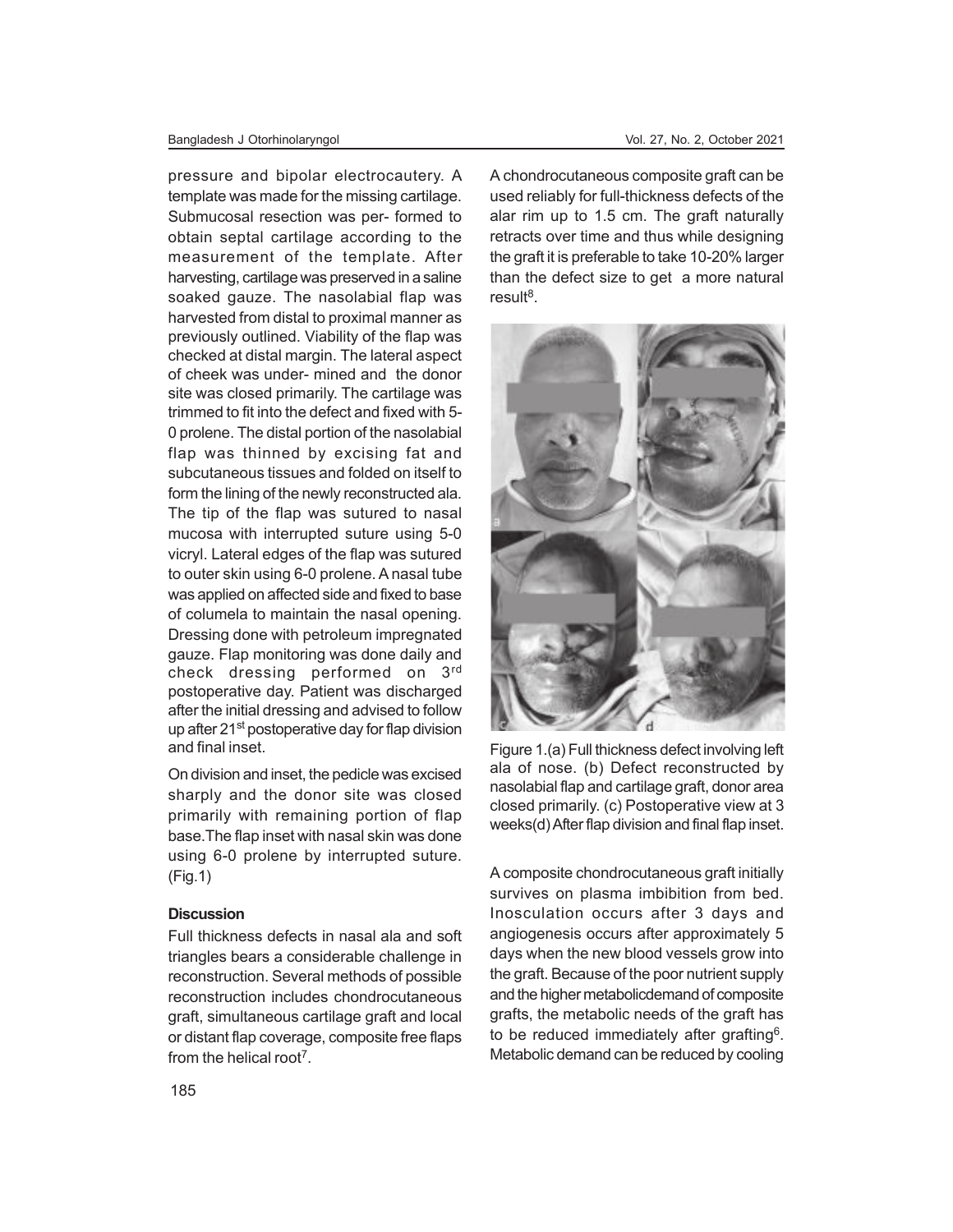it with ice packs (every 2 hours for 15-20 minutes at a time in one series) $^9$  or limiting graft size. Necrosis, poor graft appearance, skin color mismatch can be problematic in composite graft cases.

Among the local flaps, bilobed flap is not suitable for full thickness defect. Superiorly based nasolabial flap can be used as a turnover flap for mucosal lining as well as skin cover<sup>7</sup>. Nasolabial flap can be done in one or two stages. Staged procedure gives a better aesthetic outcome.

Distant flap transfer from the forehead is needed to reconstruct very large, even neartotal, defects of the nose $10$ . The disadvantage of this flap is that the donor defect is much more obvious and the delicate contours of the nose become obliterated. Multiple secondary procedures, including debulking are needed to achieve an acceptable result $^8$ .

Many authors have performed alar reconstruction with composite free flaps from the helical root. The major limitation of the free flaps from the helix is that the pedicle length is short, for which some surgeons use vein grafts to reach the recipient vessels $^{11}$ .

Constantine et al. (2013) summarize alar rim/ soft triangle defects reconstruction based on the layers involved. In Type I defects (the skin is intact with cartilaginous and mucosal lining defects),a composite graft from the conchal bowl was used to provide support and lining. In Type II defects( the mucosa is intact with an absence of cartilage and overlying skin), a nasolabial flap with an underlying cartilage graft was used . In Type III defects ( all three tissue layers are affected), a paramedian forehead flap was used in conjunction with a cartilage graft to reconstruct all three layers $12$ . But in this case, we reconstructed a type III defect with nasolabial flap and simultaneous cartilage graft with good outcome.

The nasolabial flap has many qualities that make it ideal for nasal reconstruction. Importantly, the tissue of the cheek has similar color and texture to that of the nose, and its proximity provides for easy transposition of the flap. Also, there is very little donor-site deformity<sup>13,14</sup>. The flap's main vascular supply is by means of a rich subdermal plexus, bestowing the flap with a high level of viability and a capability to tolerate bold thinning and contouring<sup>15</sup>. This characteristic gives the surgeon a very unique piece of tissue to use for reconstruction. This soft tissue flap gives excellent aesthetic results and is subject to secondary contracture, making it ideal for mimicking the convexity of the alar subunit of the nose.

Alar defects can be reconstructed successfully with nasolabial flap and simultaneous cartilage graft. Adequate planning of the flap with appropriate sized cartilage can provide a better aesthetic result and prevent cicatricial distorsion of nasal alae.

### **Conclusions**

Nasolabial flap is a good choice for reconstruction of alar defects due to its reliable vascularity and possibility of thinning the flap for coverage of mucosal lining as well as nasal skin. Nasolabial flap with a simultaneous cartilage graft from nasal septum is an excellent option for reconstruction of alar defects.

#### **References**

- 1. Rohrich, R. J., Griffin, J. R., Ansari, M., Beran, S. J., and Potter, J. K. Nasal reconstruction: Beyond aesthetic subunits. A 15-year review of 1334 cases. Plast. Reconstr. Surg. 114: 1405.
- 2. Da Silva, G. A new method of reconstructing the columella with a naso-labial flap. Plast. Reconstr. Surg. 34: 63, 1964.